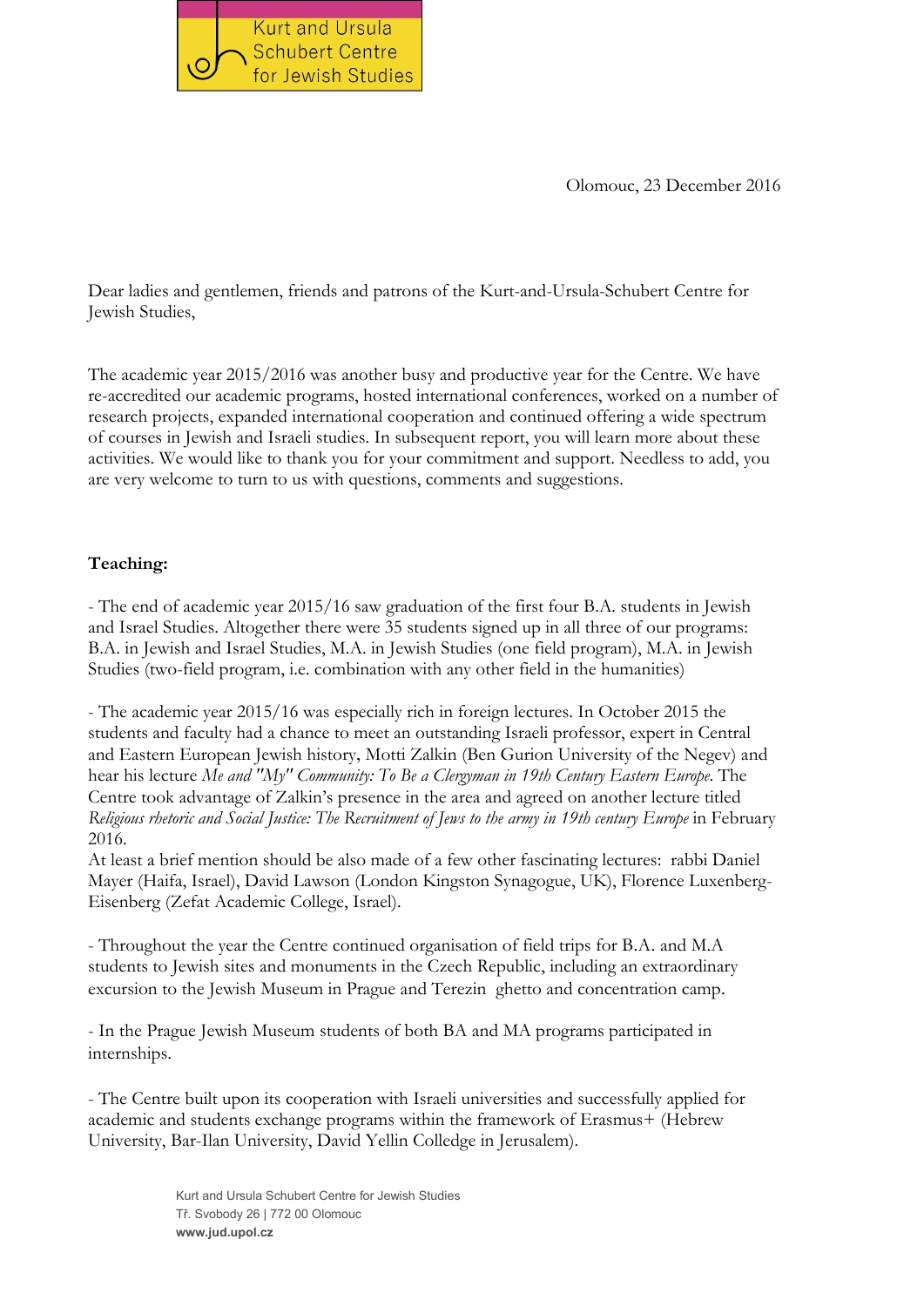- The Centre's applications for re-accreditation of BA and MA programs were approved by the Ministry of Education.

## Research:

- In January 2016 the Centre hosted a festive conference that reflected the spirit and method of the academic work of Kurt and Ursula Schubert, patrons of the Centre. The program included public lectures by Prof. Kathrin Appel and Dr. Bernhard Dolna. The conference was coorganized by a number of institutions, including Austrian Academy of Sciences and Center for Jewish Art at the Hebrew University of Jerusalem.

- In May 2016 the Centre co-organized an international conference *Remnants of the Past or Laboratories of Modernity? The Political Jewish Communities in Moravia after 1848 and their Archival Sources* in cooperation with the Jewish Museum in Prague and the Masaryk Institute and Archive of the Academy of Sciences, Prague. Among its many distinguished guests were Peter Urbanitsch (Austrian Academy of Sciences), Michael Miller (Central European University, Budapest), and Hillel Kieval (Washington University in St. Louis).

- Members of the Centre continued their research projects supported both the foreign and Czech institutions, including the Palacký University:

"BA. Study Program Jewish and Israeli Studies" (Rothschild Foundation Europe) "Life and work of Berekhiah ben Natronay ha-Nakdan" (Czech Grant Agency) "Language behaviour of Moravian Jewry in the 18th century" (Rothschild Foundation Europe) "Easter Ritual and its Influence on Anti-Jewish Violence in the Late Medieval Czech Lands" (Rothschild Foundation Europe)

"Short Texts about Šoa – an Antology" (Palacký University)

- The Centre's peer reviewed English language academic online journal *Judaica Olomucensia* published a new issue - Volume III, Number 2 / 2015 – which includes articles connected to Moravia Jewish topics.

(website: [http://www.jud.upol.cz/judaica\\_olomucensia.html](http://www.jud.upol.cz/judaica_olomucensia.html))

## Cultural events:

 $-$  On 30<sup>th</sup> September, 2015, an official opening of the Winter Semester 2015/2016 was organized traditionally together with a Sukkot celebration at the University Botanic Garden in Olomouc.

- More than a thousand people visited the 9th edition of the festival Days of Jewish Culture in Olomouc in September 2016. The Centre prepared its film section devoted to the topic of women in the contemporary Israeli society, and organized two lectures within the framework of the Festival: one given by political scientist and Member of the Israeli Parliament Aliza Lavie